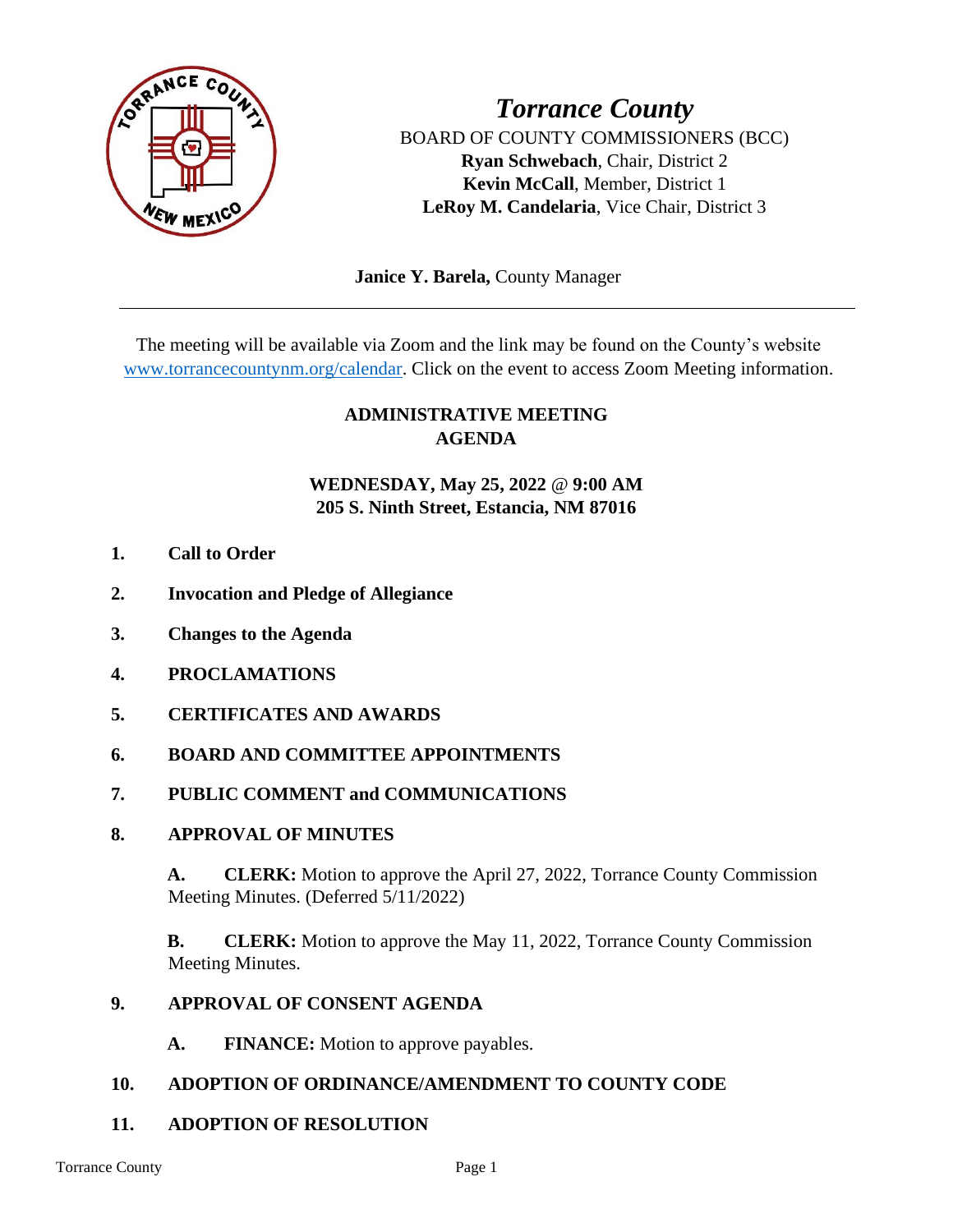**A. TREASURER:** Motion to approve Resolution 2022-\_\_\_\_, Procedure for the Acceptance of Payments by Credit/Debit Card and Electronic Transfer.

**B. HUMAN RESOURCES:** Motion to approve Resolution 2022-\_\_\_\_, Authorizing an Election for Adoption of Municipal Police Member Coverage Plan 5.

### **12. APPROVALS**

**A. FIRE:** Motion to approve the change of required certification for Emergency Medical Services (EMS) Lieutenant from Paramedic to Intermediate or above.

**B. FINANCE:** Discussion and possible action on increasing Emergency Medical Technician (EMT) pay scale.

**C. FIRE:** Motion to approve submittal of applications for the FY23 Fire Protection Fund Grant for all Volunteer Fire Districts and Fire Administration.

**D. FINANCE:** Motion to approve advertisement and hiring of Kennel Assistant immediately instead of in the start of Fiscal Year 2023.

**E. ANIMAL SERVICES:** Motion to approve the agreement for the Carroll Petrie Foundation for \$25,000 to support the Torrance County Animal Services' spay and neuter program and authorize County Manager Janice Barela to sign.

**F. EMERGENCY MANAGEMENT:** Motion to approve the submittal of the Emergency Management Performance Grant (EMPG) – A grant funding half of the salary and benefits of Emergency Management personnel. (Deferred 5/11/2022.)

**G. GRANTS:** Motion to ratify application to expand Juvenile Justice Grant in FY2023 to include addition of Restorative Justice Program and continued expansion of Boys Council and Girls Circle programs in the Estancia Valley bringing proposed grant award from \$98,385 to \$134,694 plus a 40% match to equal \$53,877.60.

### **13. DISCUSSION**

**A. MANAGER:** Presentation on the status and projected timelines for the SunZia powerline project. (John Ryan)

**B. MANAGER:** Presentation and discussion of proposed Community Benefit Agreement between Torrance County and SunZia and possible Resolution of support from the County. (Rob Burpo, County Financial Advisor)

**C. MANAGER:** Update on proposed loan financing for new Administration Building. (Rob Burpo, County Financial Advisor)